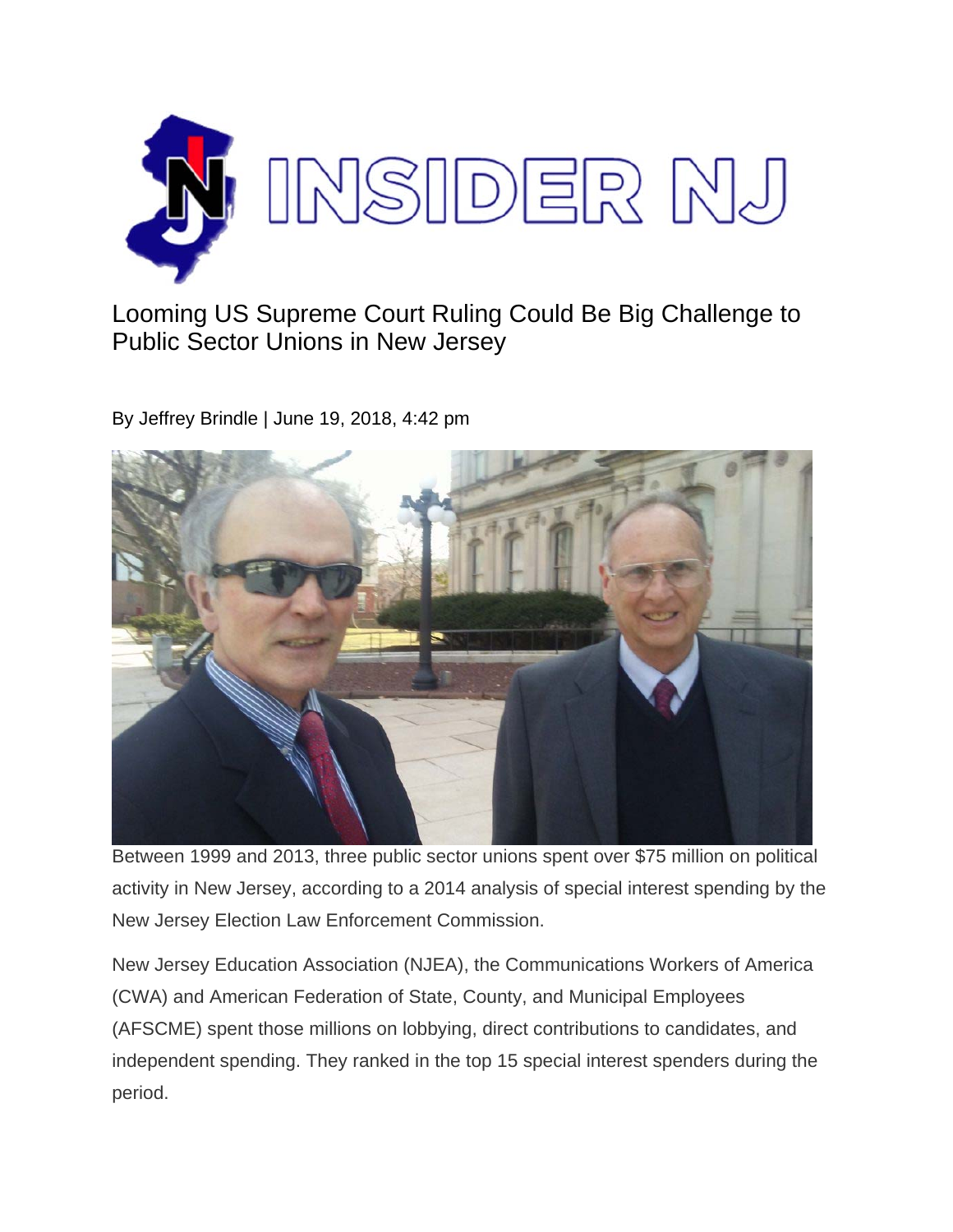Public sector unions like these have made meaningful contributions to public life in New Jersey and often been influential players in Garden State elections.

Nationally, 34.4 percent of all public workers belonged to a union in 2016, compared to 6.4 percent in the private sector, according to the U.S. Bureau of Labor Statistics.

In perhaps a matter of days, the U.S. Supreme Court may issue a ruling that has a direct impact on public-sector unions. The case is named *Janus v. AFSCME*. It involves the constitutionality of so-called "agency fees," which are required to be paid by nonunion public employees who nevertheless benefit from union bargaining.

"Agency" or "fair share" fees are less than union dues paid by members and cannot be used for lobbying or other political purposes.

Mark Janus, an Illinois State employee, challenged the policy of public sector unions charging "agency fees." He maintains that they are a violation of his First Amendment rights in that they compel him to support political organizations and candidates that he may or may not support.

The lawsuit by the Right to Work Legal Defense Foundation and Liberty Justice Center contends that all activities of public-sector unions are political because they involve government resources.

"Public employee unions and collective bargaining are inherently political…because what we are talking about is the allocation of resources and tax dollars,'' said Deborah La Fetra, a senior attorney at the Pacific Legal Foundation, told Insidersources.com on October 19, 2017. She contends a 1977 case that upheld agency fees stemmed from "a completely unrealistic sense of what a public employee union does, and how it works in terms of the political arena."

It was January 17, 1962 when President John F. Kennedy signed executive order 10988 allowing federal employees to unionize.

The issue now in question was first addressed in 1977, when the U.S. Supreme Court in *Abood v. Detroit Board of Education* ruled that non-union public employees could be required to pay a fee to offset the costs of negotiating union contracts.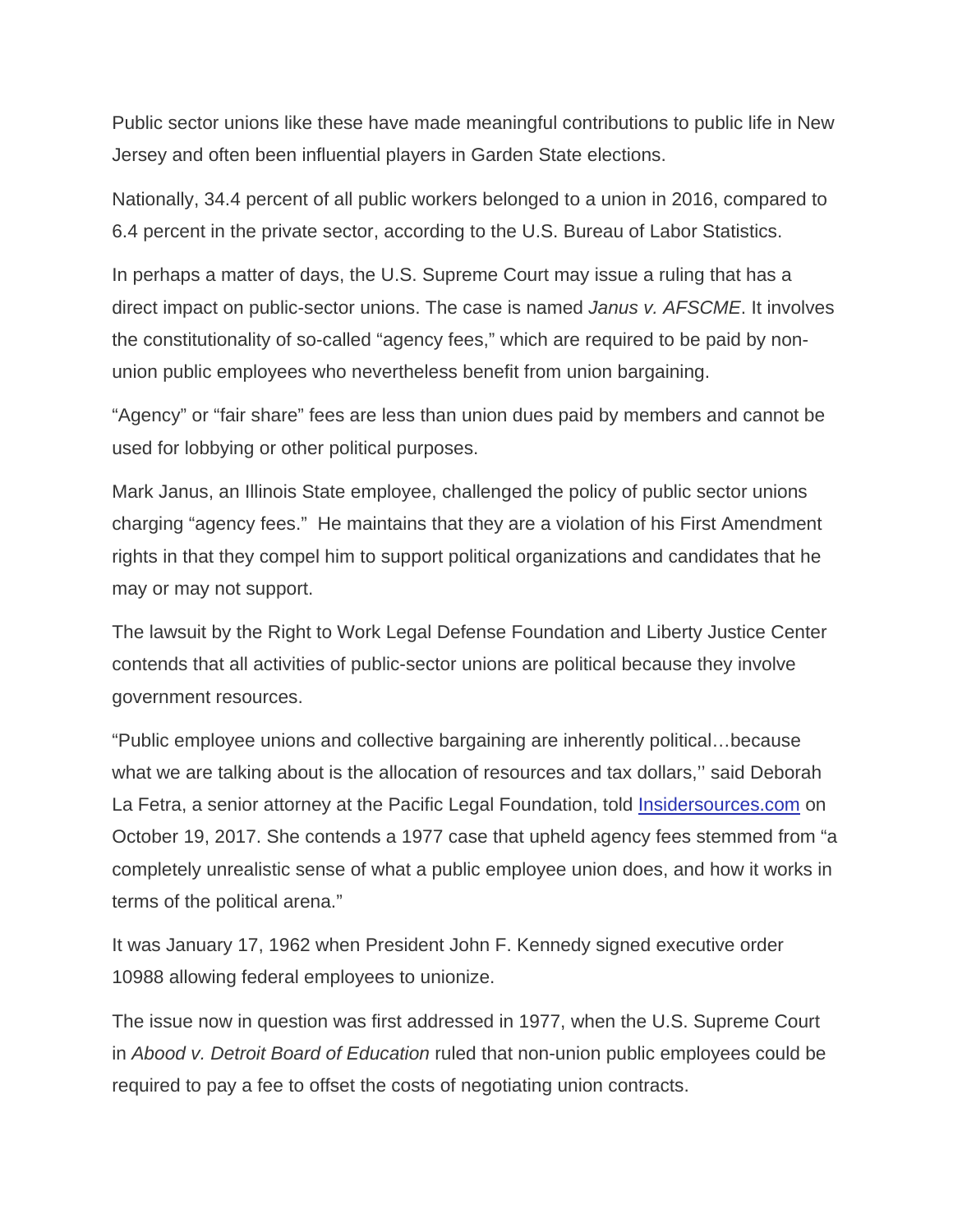More recent Supreme Court rulings have drifted away from this precedent-setting case.

In *Knox v. SEIU* (2012), the High Court held that public employee unions could not impose fees in mid-year to build a fund specifically to engage in political activities.

In perhaps another harbinger of things to come, the Supreme Court ruled against public sector unions in *Harris v. Quinn* (2014), when it held that home health care aides, whose salaries are paid by Medicaid, are not required to pay "agency fees."

*Friedrichs v. California Teachers Association (2016)*, a case similar to *Janus* in challenging the *Abood* decision, ended in a 4-4 tie. This left in place the ruling of the Ninth Circuit Court of Appeals, which upheld "agency fees." The deadlock occurred following the death of Justice Antonin Scalia.

The big question now is whether the Janus case will severely curtail political activity by New Jersey public worker unions and foster labor unrest.

AFSCME's brief said the Janus claim that "all collective bargaining is inherently political" is "false-and unsupported by an evidentiary record."

But with recent appointee Justice Neil Gorsuch being a noted disciple of Justice Scalia, popular opinion holds that the new justice will side with conservative court members in upending the public-sector unions by finding agency fees unconstitutional.

That's not a sure thing if Gorsuch follows the path of his mentor. While Judge Scalia sided with the majority in the 2012 and 2014 cases, he ruled differently in the *Abood* case. He stated in *Abood*, "the free ridership would be not incidental, but calculated, not imposed by circumstances, but mandated by public decree."

So, though odds are the High Court will find "agency fees" unconstitutional, there is a possibility, though remote, that they will be upheld on the basis of precedent.

If the Court delegitimizes "agency" fees, what impact will it have on public sector unions in New Jersey and elsewhere?

Defenders of the Abood precedent predict dire consequences if it is overturned. Free speech advocates predict unions will survive any initial blast wave from such a ruling.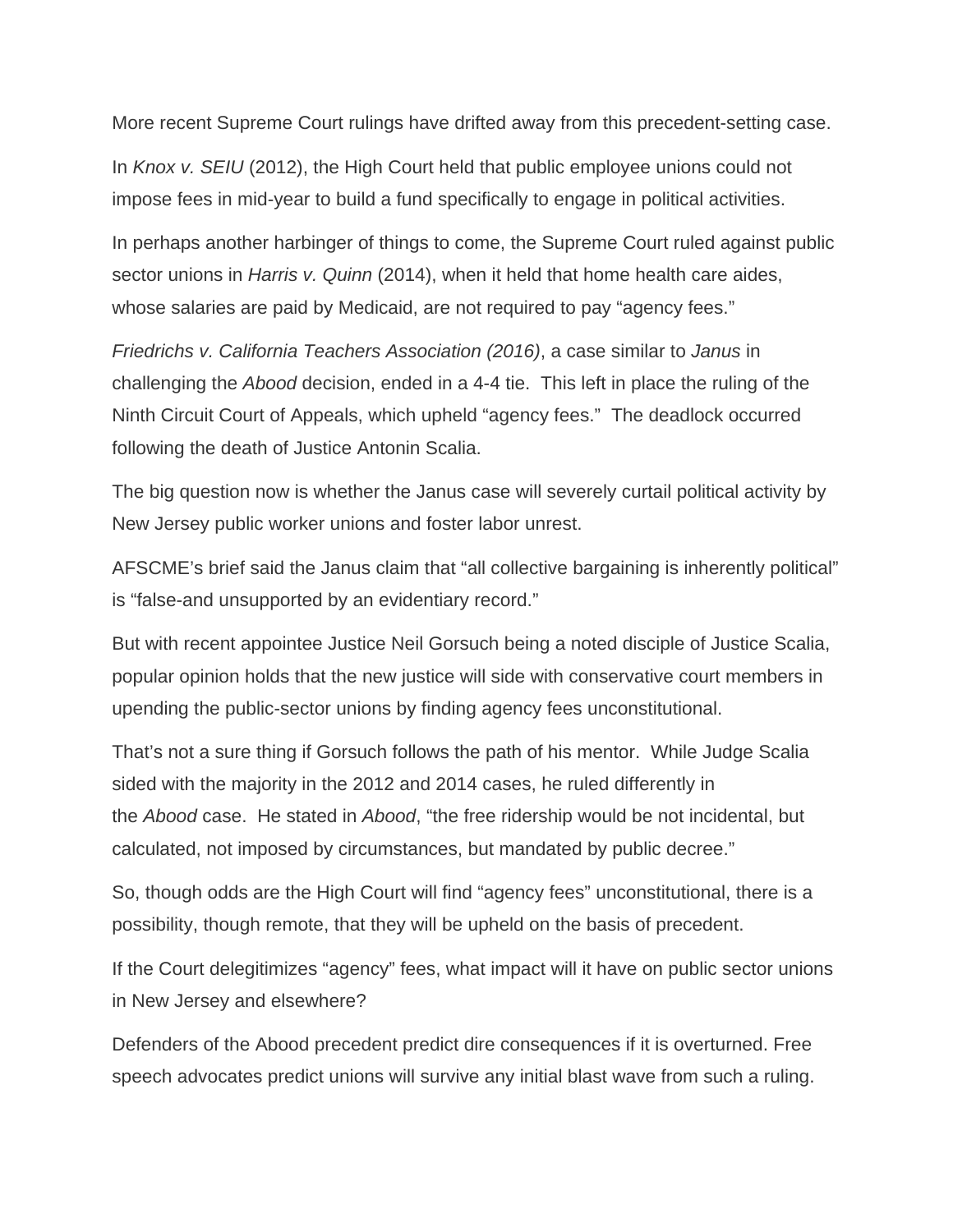In a Star-Ledger column on February 20, 2018, Charles Wowkanech, president of the New Jersey State AFL-CIO, said that the Janus case "is a direct attack on collective bargaining rights and undermines the ability of all workers to join together and negotiate with their employer for better wages, benefits and working conditions."

Holding a similar view is New Jersey Attorney General Gurbir Grewal, who in January joined 19 other states and the District of Columbia in filing an amicus brief before the high court.

The group cites "a substantial interest in avoiding the vast disruption in state and local labor relations that would occur if the Court were now to overrule Abood's approval of public-sector collective-bargaining arrangements utilizing agency-fee rules."

Its brief notes that between 1965 and 1970, there were more than 1,400 work stoppages nationally by state and local public workers. "Public sector collectivebargaining laws were enacted to protect the public from the harmful effects of publicsector work stoppages and other disruptions in government operations," it adds.

Patrick Duncan, former manager of the New Jersey School Board Association's labor relations unit, agreed in a May 15, 2018 op-ed column that the fallout could be substantial.

"If the Supreme Court decides as expected, and nixes agency shop fees for New Jersey's public sector, there may be significant changes to the political dynamic in the state," said Duncan, who is special assistant for labor relations in the West Windsor-Plainsboro Regional School District.

Daniel DeSalvo, a senior fellow at the Manhattan Institute, took a different view in an op-ed column that ran in the Star-Ledger on June 10, 2018.

"A ruling in favor of public workers who do not want to pay into union coffers will be a victory for first Amendment rights. But its impact on the Garden State's politics will be more limited than many assume. The unions will lose some members and money but not enough to dramatically alter their political standing. Public unions in New Jersey will remain potent forces."